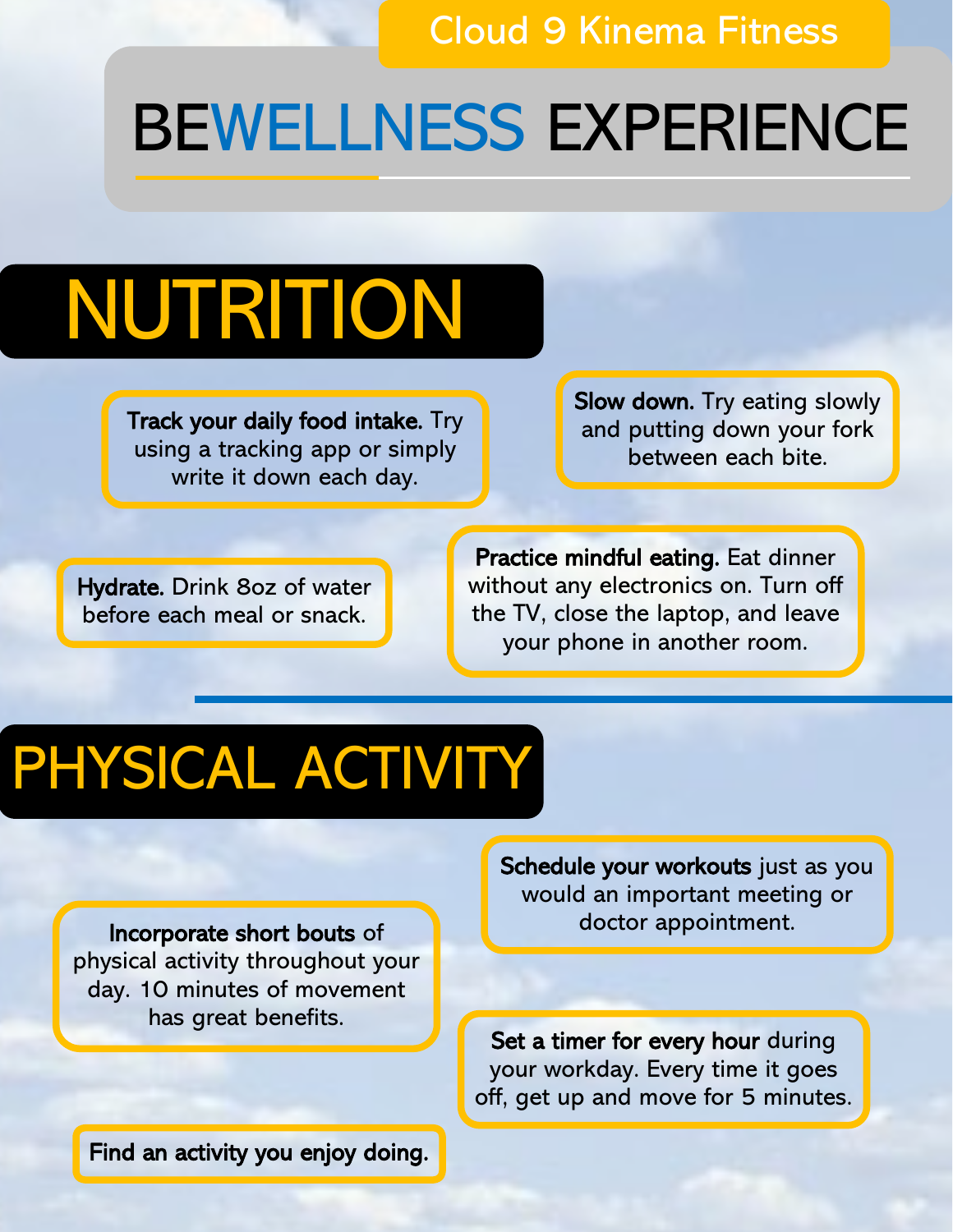## BEWELLNESS EXPERIENCE

# EMOTIONAL

Practice gratitude and appreciate subsequently good deeds you do each day. the little things. Write down 5 things you are grateful for today.

Develop a positive mindset. Note what you've accomplished each day rather than what you've failed to do. Give yourself credit for the

Forgive yourself. We all make mistakes. It's important to learn from it, but not to dwell on it.

## SLEEP

Develop a sleep schedule. Go to bed at the same time each night and wake up at the same time each morning.

> Avoid caffeine and alcohol late in the day.

Unplug. Limit the use of electronics at least 60 minutes before bed.

Have a bedtime routine. Take a warm shower or bath, stretch, do a puzzle, or read.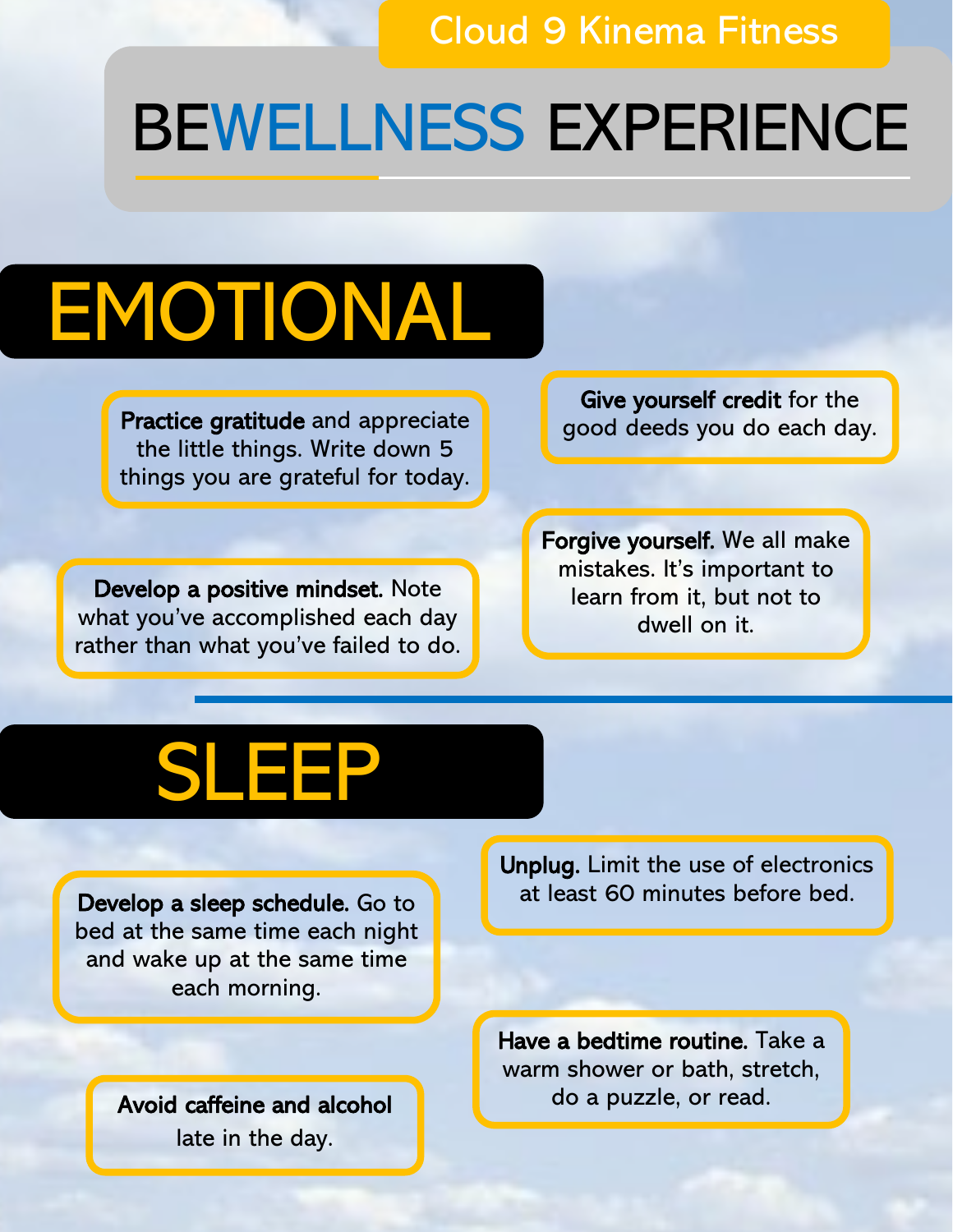#### BEWELLNESS EXPERIENCE

## SOCIAL

**Reconnect.** Call up an old friend  $\begin{bmatrix} 1 & 1 \\ 0 & 1 \end{bmatrix}$  of people you love and trust. or family member you haven't talked to in a while.

Have a strong support system

Build healthy relationships with **the community of the analysis** trust, honesty, communication, and compromise.

Meet new people. Volunteer, join a community group, or

## MINDFULNESS

Focus on your breath. Set a timer for 5 minutes, focusing on deep inhales and exhales.

> Go for a stroll outside and just observe and take in the sights and sounds around you.

Practice mindfulness activities such as yoga and meditation.

Expand your awareness. Be present in whatever you are doing, whether exercising, eating, or socializing.